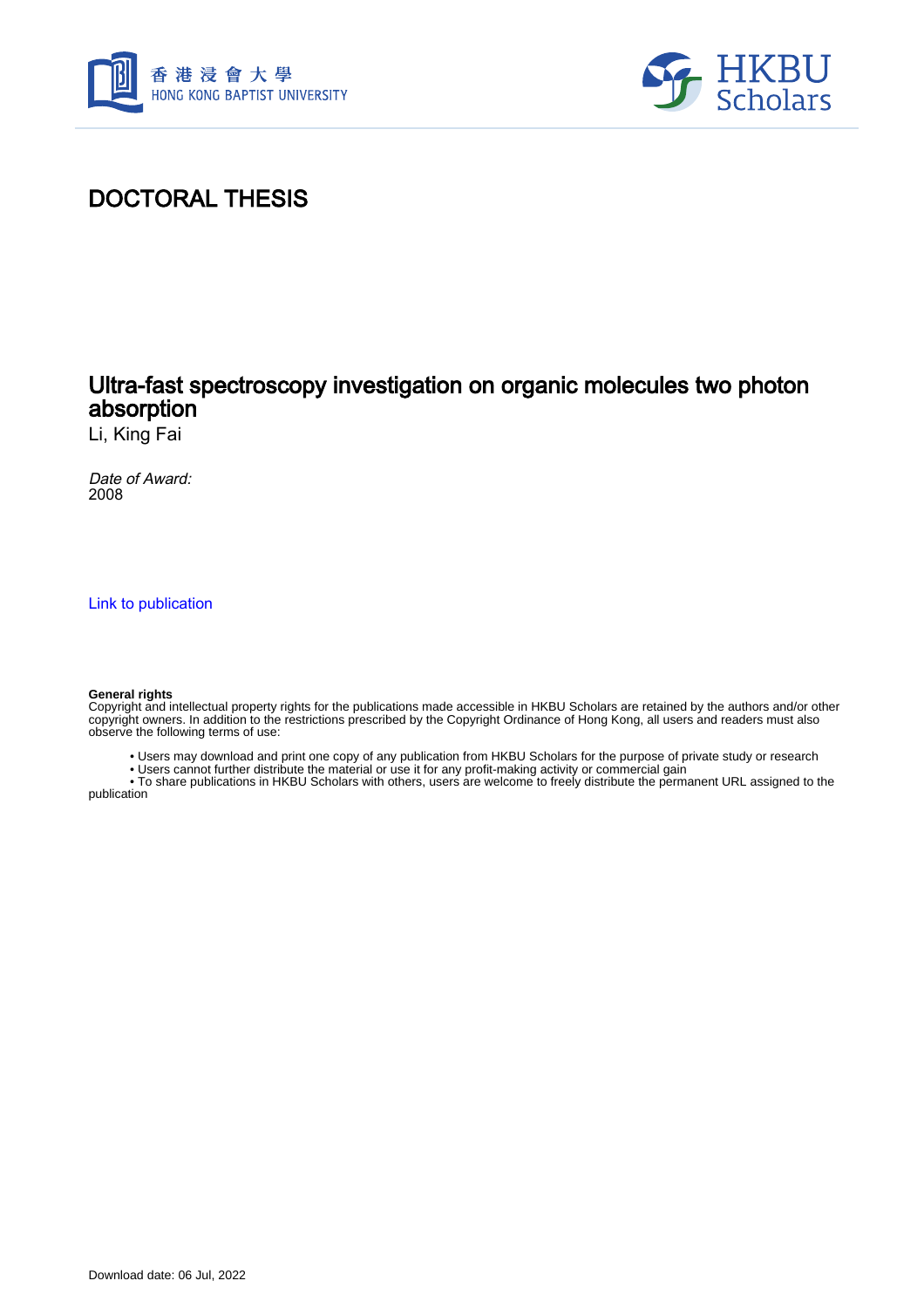# **Ultra-Fast Spectroscopy Investigation on**

# **Organic Molecules Two-Photon Absorption**

**LI King Fai** 

A thesis submitted in partial fulfillment of the requirements

for the degree of

Doctor of Philosophy

Principal Supervisor : **Prof. CHEAH Kok Wai**

Hong Kong Baptist University

June 2008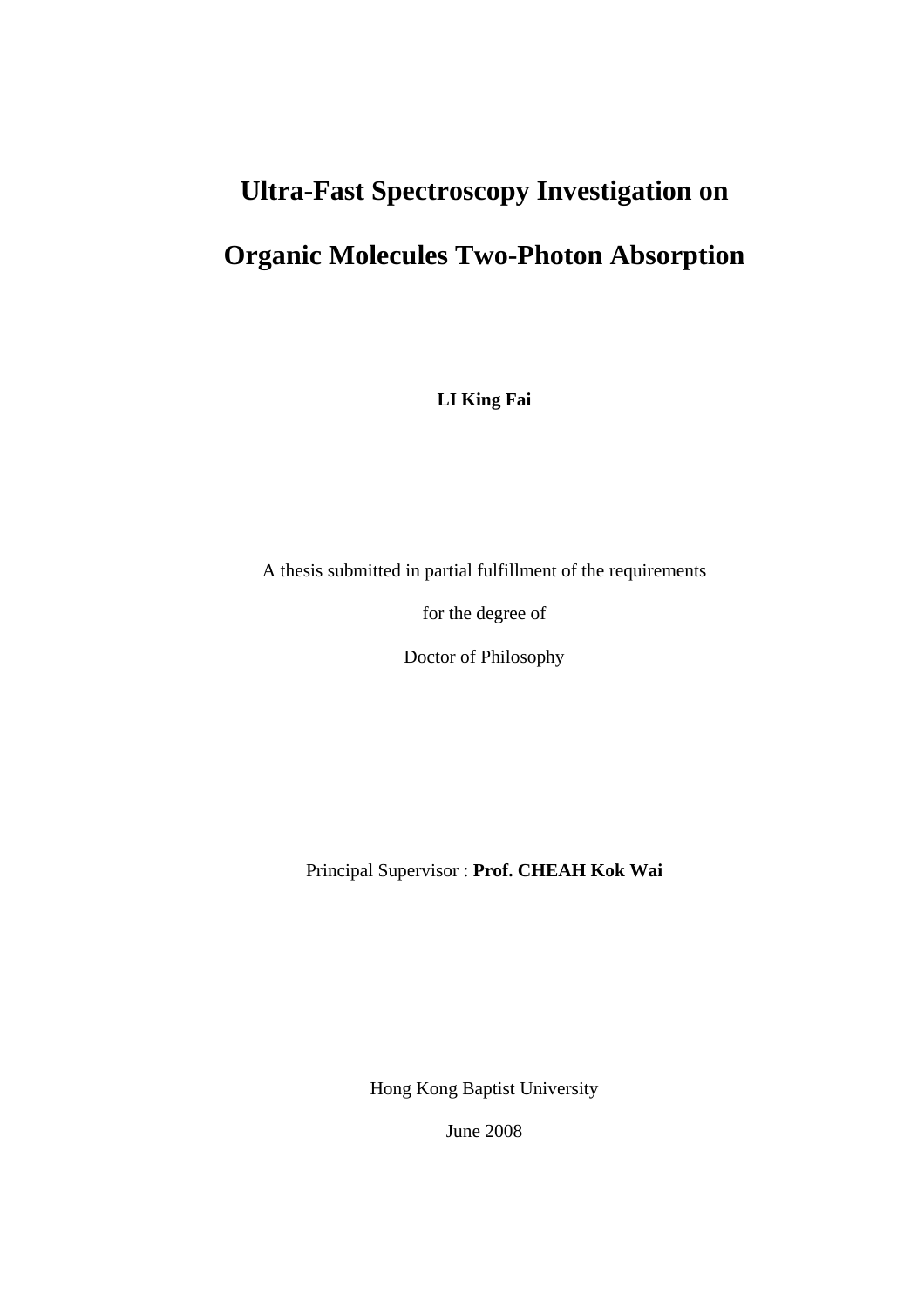#### **Abstract**

In this thesis, ultra-fast spectroscopy was utilized to investigate the structureproperty of organic materials with high two-photon absorption (TPA) cross-section for potential applications. In summary, four significant areas have been worked on including detailed background reviews of TPA, theoretical expression and modification of two TPA cross-section measuring techniques, two experimental setups for the sensitive determination of TPA cross-section and TPA properties of two newly synthesized compound series with high TPA cross-section.

The structure-property of 1D D- $\pi$ -D quadrupolar oligophenylenevinylenes (OPVs) **OPV(n)** showed they had high TPA cross-sections (>1000GM) and also high fluorescence quantum yield  $(>80\%)$ . For example, **OPV(6)** in CHCl<sub>3</sub> had 1203GM at excitation of 750nm with 84% quantum efficiency. The relationship of TPA crosssections and conjugation length was not linear and was closer to quadratic. However, enlarging conjugation length caused red-shifts both in the absorption and emission spectra. In addition, polarization analysis of **OPV(n)** showed that amplified spontaneous emission (ASE) appeared in the vertical emission. The amplification of vertical emission to horizontal emission was about 3.66 for vertical excitation and 1.19 for horizontal excitation at peak power of 0.475GW/cm<sup>2</sup>. However, the amplified signal was not too strong to form a lasing effect. The vertical ASE excitation was more efficient because **OPV(n)** was probably sensitive on gravitational force. Therefore, **OPV(n)** complexes can be applied as horizontal indicators.

The structure-property of multi-dipolar zig-zag oligoaryleneethynylenes (OAEs) **DA(n)** and **D-Ar-A(n)** can easily be modified or enhanced by incorporating or extending with various central aryleneethynyl moieties within the dipolar units. The experimental results showed that OAEs exhibited a linear increase in TPA cross-section with increased number of covalently linked dipolar units without red-shifting the absorption and emission spectra. Hence, TPA cross-section can easily be enhanced at a specific wavelength by means of increasing the number of dipolar unit within a zig-zag molecule. Furthermore, the largest TPA cross-sections was obtained for **D-TF-A(4)** in DCM solvent to be 1522.3GM at 750nm which showed potential for practical applications.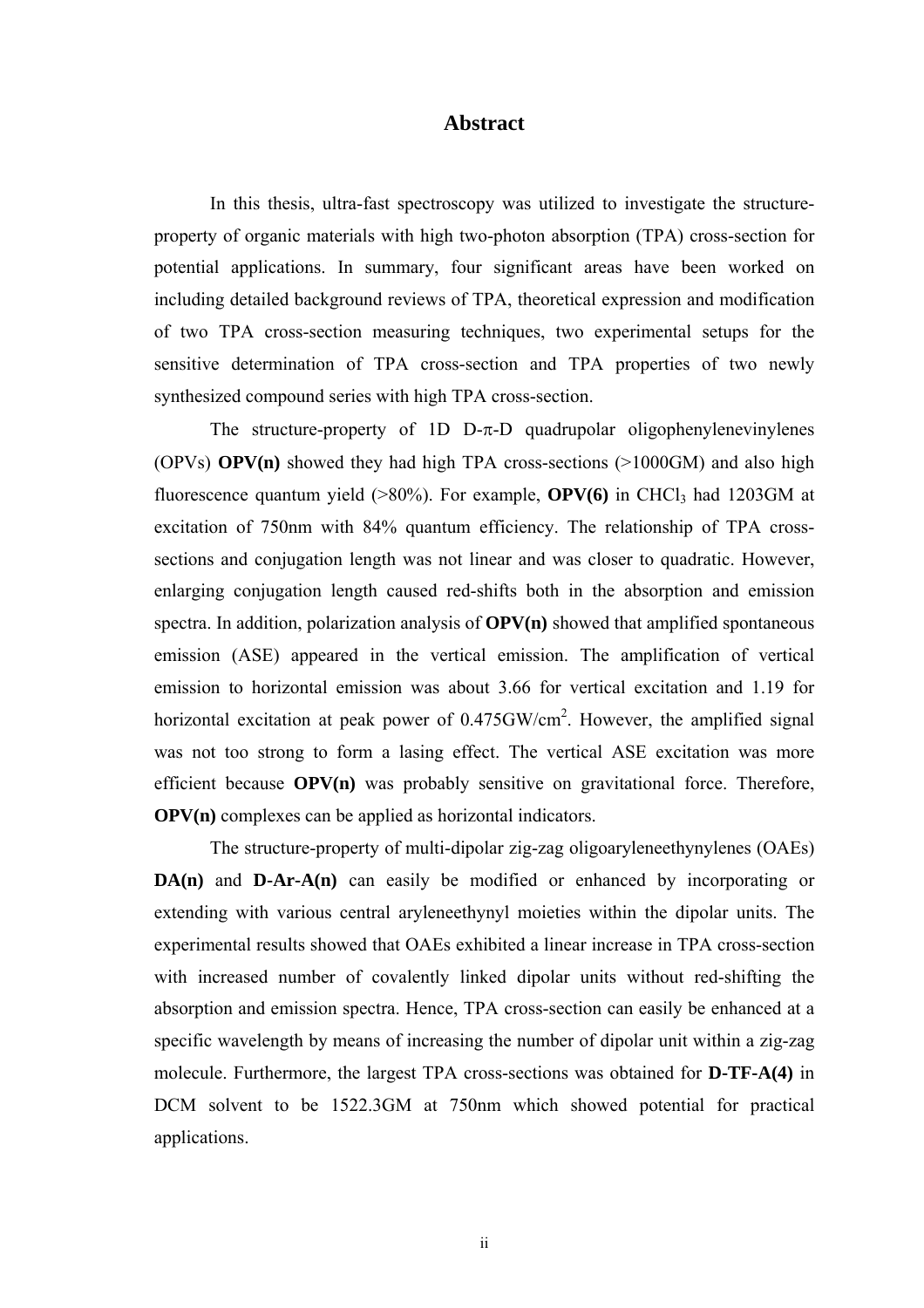## **Table of Contents**

| <b>Declaration</b>           | $\mathbf{1}$             |
|------------------------------|--------------------------|
| <b>Abstract</b>              | $\overline{\textbf{ii}}$ |
| <b>Acknowledgements</b>      | iii                      |
| <b>Table of Contents</b>     | iv                       |
| <b>List of Figures</b>       | $\ddotsc$<br><b>V111</b> |
| <b>List of Tables</b>        | xiii                     |
| <b>List of Abbreviations</b> | XV                       |
| <b>List of Symbols</b>       | xviii                    |

|    | 1. Introduction                                             | 1  |
|----|-------------------------------------------------------------|----|
|    | 1.1. General introduction to TPA of organic materials       | 1  |
|    | 1.2. Motivation of my research                              | 3  |
|    | 1.3. Scope, aim and contents of my study                    | 4  |
|    | 1.4. References                                             | 6  |
| 2. | <b>Background Reviews</b>                                   | 8  |
|    | 2.1. Introduction of nonlinear optics                       | 8  |
|    | 2.2. Introduction to TPA                                    | 11 |
|    | 2.3. Mechanism of TPIF                                      | 13 |
|    | 2.4. Measurement Methods of TPA cross-section               | 15 |
|    | 2.5. Theoretical consideration of TPA                       | 16 |
|    | 2.6. Quantum computational calculation of TPA cross-section | 18 |
|    | 2.7. Applications of TPA                                    | 21 |
|    | 2.7.1. 3D optical data storage and microfabrication         | 22 |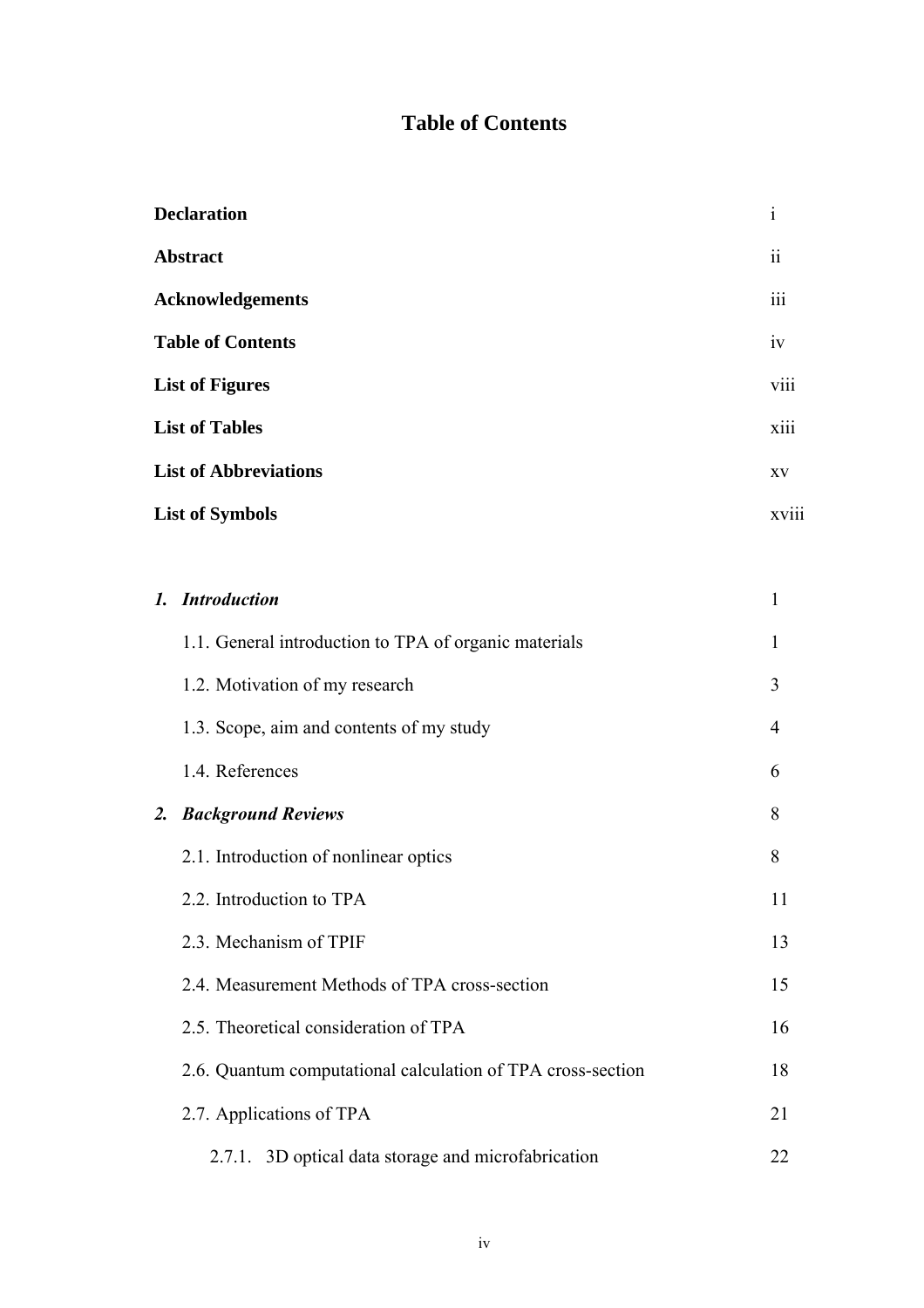|                                       |                                                     | 2.7.2. 3D fluorescence microscopy                                 | 24 |
|---------------------------------------|-----------------------------------------------------|-------------------------------------------------------------------|----|
|                                       |                                                     | 2.7.3. Two-photon pumped lasing                                   | 26 |
|                                       |                                                     | 2.7.4. Optical power limiting                                     | 26 |
|                                       | 2.8. References                                     |                                                                   | 27 |
|                                       |                                                     | 3. Measurement Methods of Two-Photon Absorption Cross-section     | 32 |
|                                       | 3.1. Introduction                                   |                                                                   | 32 |
|                                       | 3.2. Two-photon fluorescence induced (TPIF) methods |                                                                   |    |
|                                       |                                                     | 3.2.1. Introduction                                               | 34 |
|                                       |                                                     | 3.2.2. Theory of TPIF methods                                     | 35 |
|                                       |                                                     | 3.2.3. Notes on TPIF methods                                      | 40 |
|                                       |                                                     | 3.2.4. Advantages of TPIF methods                                 | 42 |
|                                       |                                                     | 3.2.5. Recent literatures of TPA cross-section using TPIF methods | 43 |
| 3.3. Nonlinear transmission methods   |                                                     | 45                                                                |    |
|                                       |                                                     | 3.3.1. Introduction                                               | 45 |
|                                       |                                                     | 3.3.2. Open aperture Z-scan technique                             | 46 |
| 3.3.2.1. Original theoretic framework |                                                     |                                                                   |    |
|                                       |                                                     | 3.3.2.2. Limitations of original theoretical framework            | 52 |
|                                       |                                                     | 3.3.2.3. Modified theoretical framework                           | 58 |
|                                       |                                                     | 3.3.3. Nonlinear transmission technique (NLT)                     | 71 |
|                                       |                                                     | 3.3.4. Notes and advantages of nonlinear transmission methods     | 75 |
|                                       |                                                     | 3.3.5. Recent literatures of TPA cross-section using NLT methods  | 78 |
|                                       | 3.4. Summary                                        |                                                                   | 81 |
|                                       | 3.5. References                                     |                                                                   | 82 |
| $\boldsymbol{4}$ .                    |                                                     | <b>Experimental Methodology</b>                                   | 89 |
|                                       |                                                     | 4.1. Introduction to experimental setup                           | 89 |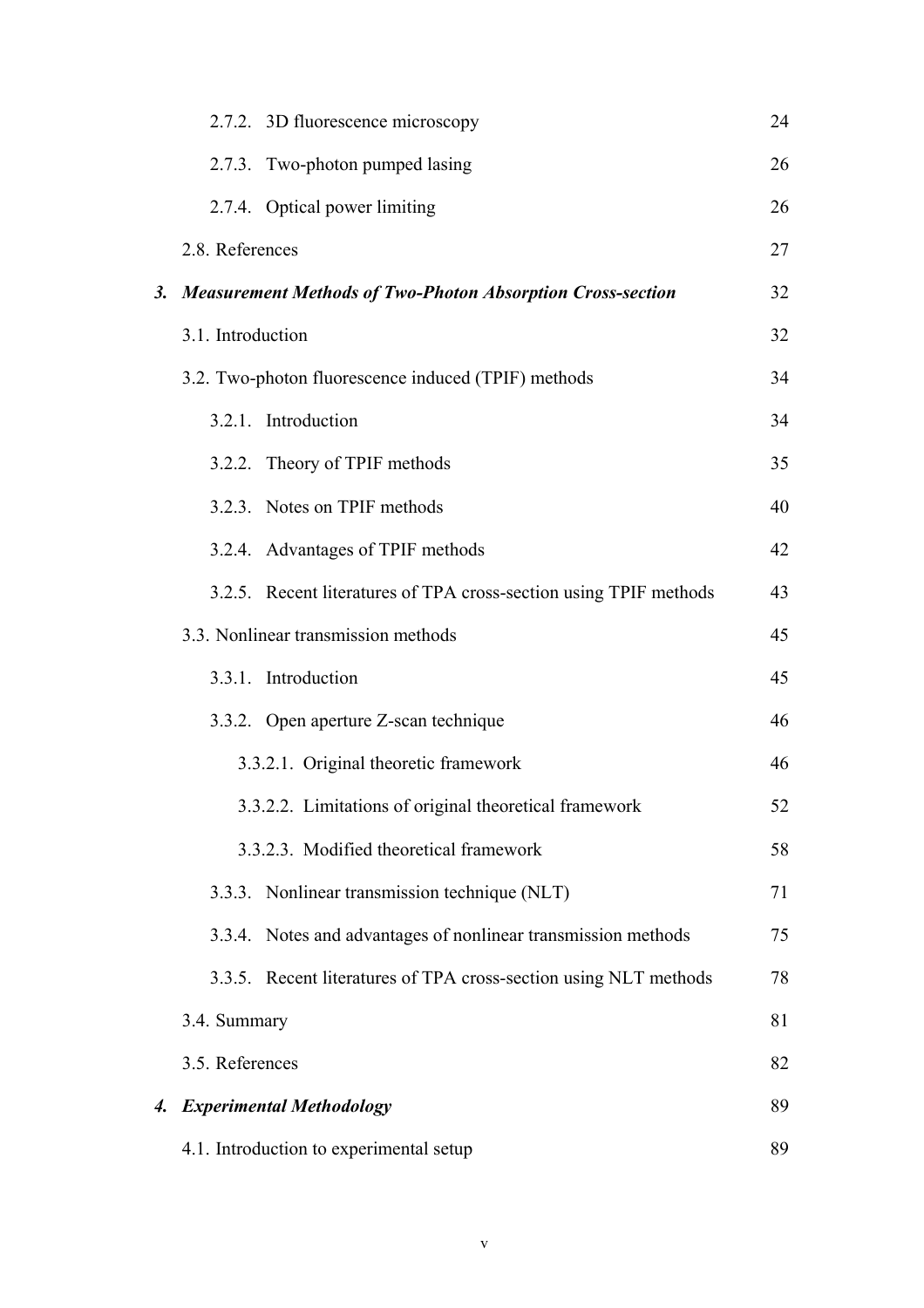|    |                                         | 4.2. Linear optical characterization                        | 91  |
|----|-----------------------------------------|-------------------------------------------------------------|-----|
|    |                                         | 4.2.1. UV-Vis absorption measurement                        | 91  |
|    |                                         | 4.2.2. OPIF measurement and fluorescence quantum yields     | 92  |
|    |                                         | 4.2.3. OPIF emission lifetime                               | 93  |
|    | 4.3. Nonlinear optical characterization |                                                             |     |
|    |                                         | 4.3.1. Experimental setup of TPIF technique                 | 95  |
|    |                                         | 4.3.2. Experimental setup of open aperture Z-scan technique | 105 |
|    | 4.4. References                         |                                                             | 108 |
| 5. |                                         | <b>Experimental Calibration Using Rhodamine 6G</b>          | 109 |
|    |                                         | 5.1. Experimental calibration using known dyes              | 109 |
|    |                                         | 5.2. Calibration of TPIF technique                          | 111 |
|    |                                         | 5.2.1. UV-Vis absorption of Rh6G                            | 114 |
|    |                                         | 5.2.2. TPA excitation spectrum of Rh6G                      | 115 |
|    |                                         | 5.2.3. OPIF and TPIF spectra of Rh6G                        | 116 |
|    |                                         | 5.2.4. Concentration effect of Rh6G                         | 117 |
|    |                                         | 5.2.5. Power dependence of TPIF for Rh6G                    | 118 |
|    |                                         | 5.2.6. Excitation polarization analysis of Rh6G             | 119 |
|    |                                         | 5.2.7. Emission polarization analysis of Rh6G               | 121 |
|    |                                         | 5.2.8. OPIF and TPIF lifetimes of Rh6G                      | 123 |
|    |                                         | 5.3. Calibration of Z-scan technique                        | 124 |
|    |                                         | 5.3.1. Irradiance effect of Rh6G                            | 125 |
|    |                                         | 5.3.2. Concentration effect of Rh6G                         | 127 |
|    |                                         | 5.3.3. Discussion of results                                | 130 |
|    |                                         | 5.4. Comparison between TPIF and Z-scan techniques          | 131 |
|    | 5.5. References                         |                                                             | 132 |